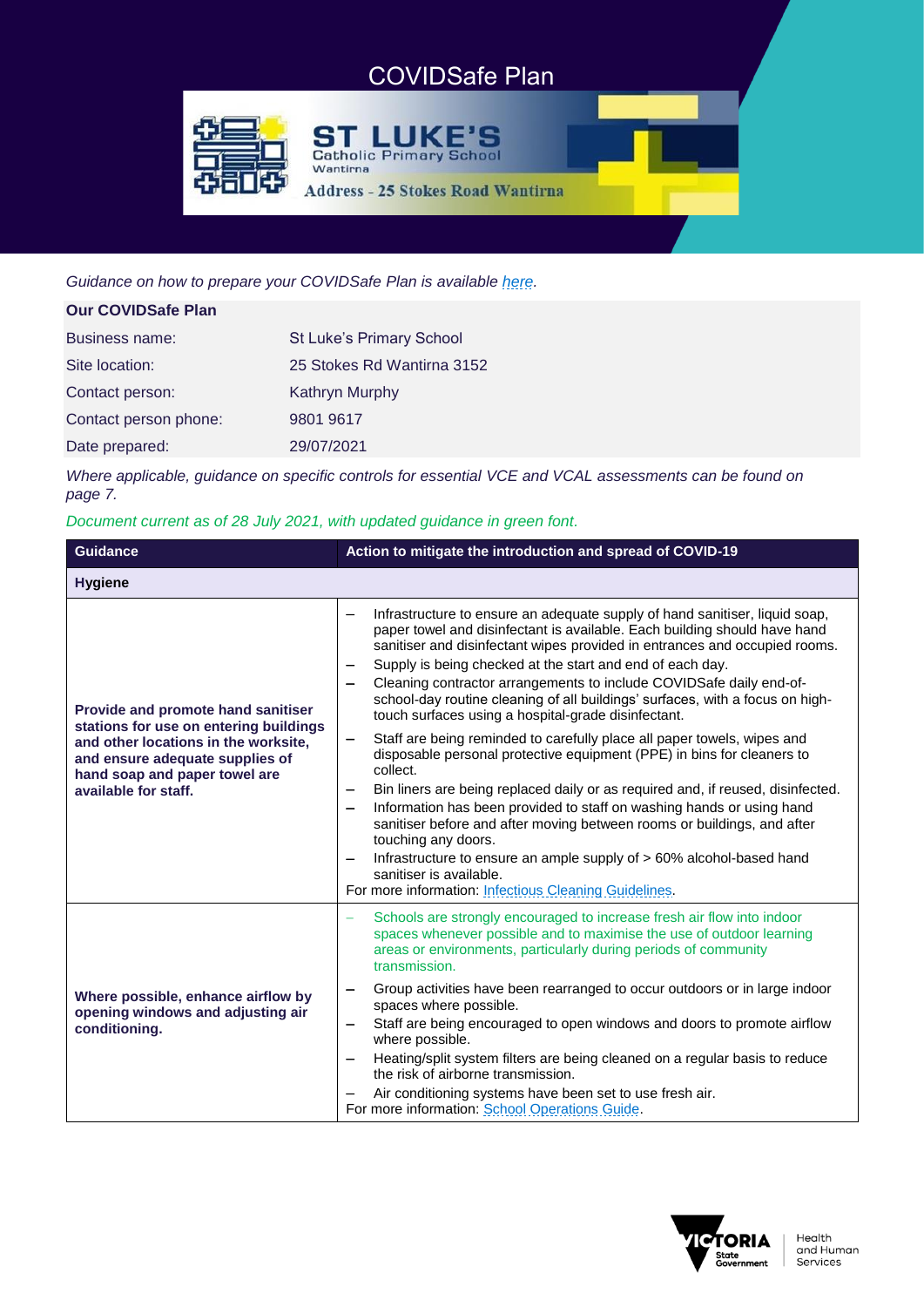| Guidance                                                                                                                                                                                                                                              | Action to mitigate the introduction and spread of COVID-19                                                                                                                                                                                                                                                                                                                                                                                                                                                                                                                                                                                                                                                                                                                                                                                                                                                                                                                                                                                                                                                                                                                                                                                                                                                                                                                                                                                                                                                                                                                                                                                                                                                                                                                                                                                                                                      |
|-------------------------------------------------------------------------------------------------------------------------------------------------------------------------------------------------------------------------------------------------------|-------------------------------------------------------------------------------------------------------------------------------------------------------------------------------------------------------------------------------------------------------------------------------------------------------------------------------------------------------------------------------------------------------------------------------------------------------------------------------------------------------------------------------------------------------------------------------------------------------------------------------------------------------------------------------------------------------------------------------------------------------------------------------------------------------------------------------------------------------------------------------------------------------------------------------------------------------------------------------------------------------------------------------------------------------------------------------------------------------------------------------------------------------------------------------------------------------------------------------------------------------------------------------------------------------------------------------------------------------------------------------------------------------------------------------------------------------------------------------------------------------------------------------------------------------------------------------------------------------------------------------------------------------------------------------------------------------------------------------------------------------------------------------------------------------------------------------------------------------------------------------------------------|
| In areas or workplaces where it is<br>required, ensure all staff wear a face<br>covering and/or required PPE, unless<br>a lawful exception applies. Ensure<br>adequate face coverings and PPE are<br>available to staff who do not have<br>their own. | Based on advice from the Victorian Chief Health Officer, schools in Victoria will<br>return to face-to-face learning and teaching for all students from and including<br>Wednesday 28 July 2021:<br>All students and school staff are required to attend for duty at their school in<br>accordance with normal arrangements from and including Wednesday 28<br>July.<br>Out of School Hours Care (OSHC) programs can resume full operations on<br>Wednesday 28 July.<br>Students who are required to isolate or undertake home-based quarantine<br>will be provided materials to continue their learning remotely, until such time<br>that they are permitted to return to school.<br>School staff and secondary school students aged 12 or older must always<br>wear a face mask at school, including when attending an Outside School<br>Hours Care (OSHC) program, unless a lawful exception applies.<br>Children under 12 years of age and students at primary school are not<br>required to wear face masks when at school, or when attending an OHSC<br>program.<br>For communication purposes, teachers and education support staff are not<br>required to wear face masks while teaching, but those who wish to do so,<br>can. It is recommended that face masks be worn while teaching wherever<br>practicable.<br>Face masks are mandatory for all school staff and school students aged 12<br>or older when travelling to and from school on public transport and when in<br>taxis or ride share vehicles.<br>Face masks during school sport:<br>Where required, students can remove face masks when engaged in any<br>strenuous exercise.<br>Schools are strongly encouraged to maximise the use of outdoor<br>environments for school sport and physical activity, particularly during<br>periods of community transmission.<br>For more information: DHHS guidance on face masks. |
| Provide training to staff on the correct<br>use and disposal of face coverings<br>and PPE, and on good hygiene<br>practices and slowing the spread of<br>coronavirus (COVID-19).                                                                      | All staff are being briefed on infection control precautions:<br>Avoid people with fevers, sweats, chills or flu-like symptoms.<br>Use hand sanitiser between classes and after contact with commonly<br>touched surfaces.<br>Maintain good cough etiquette.<br>Do not touch, kiss or hug others.<br>Use disinfectant wipes to clean computers and desks between different<br>users and at the end of the day.<br>If a person has been advised by the DHHS that they are considered a 'close<br>contact' of someone with a confirmed case of COVID-19, they must:<br>notify the school or office, self-isolate and arrange to be tested<br>$\circ$<br>not return to work until test results are obtained.<br>$\circ$<br>The DHHS will notify the school if a student is identified as a close contact of a<br>person with COVID-19. The school will:<br>liaise with the DHHS to confirm the student identified as a close contact is<br>not attending school during quarantine and testing requirements<br>send the student home if they are attending school.<br>For more information: School Operations Guide.                                                                                                                                                                                                                                                                                                                                                                                                                                                                                                                                                                                                                                                                                                                                                                                |
| Replace high-touch communal items<br>with alternatives.                                                                                                                                                                                               | Progressive cleaning of high-touch surfaces throughout the school day is no<br>longer required, noting that schools have in place a range of complementary<br>COVIDSafe strategies to reduce transmission risk.<br>For more information:<br><b>School Operations Guide.</b><br><b>Infectious Cleaning Guidelines.</b><br>$\qquad \qquad -$                                                                                                                                                                                                                                                                                                                                                                                                                                                                                                                                                                                                                                                                                                                                                                                                                                                                                                                                                                                                                                                                                                                                                                                                                                                                                                                                                                                                                                                                                                                                                      |
| <b>Cleaning</b>                                                                                                                                                                                                                                       |                                                                                                                                                                                                                                                                                                                                                                                                                                                                                                                                                                                                                                                                                                                                                                                                                                                                                                                                                                                                                                                                                                                                                                                                                                                                                                                                                                                                                                                                                                                                                                                                                                                                                                                                                                                                                                                                                                 |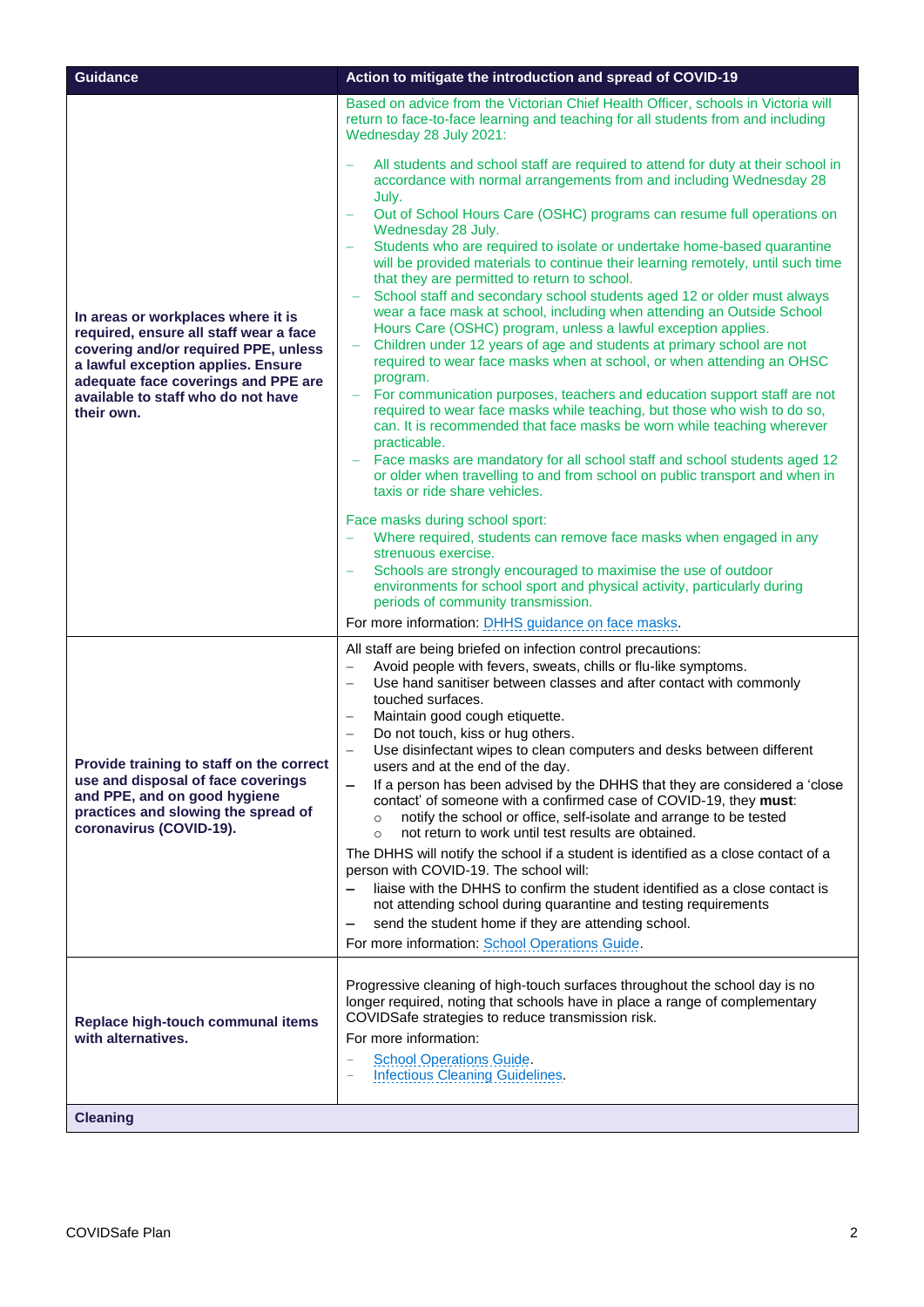| <b>Guidance</b>                                                                  | Action to mitigate the introduction and spread of COVID-19                                                                                                                                                                                                                                                                         |
|----------------------------------------------------------------------------------|------------------------------------------------------------------------------------------------------------------------------------------------------------------------------------------------------------------------------------------------------------------------------------------------------------------------------------|
| Increase environmental cleaning<br>(including between changes of staff),         | Progressive cleaning of high-touch surfaces throughout the school day is no<br>longer required, noting that schools have in place a range of complementary<br>COVIDSafe strategies to reduce transmission risk.                                                                                                                    |
|                                                                                  | Staff are being informed of the enhanced contractor cleaning arrangements<br>and cleaning products.                                                                                                                                                                                                                                |
|                                                                                  | Staff are being encouraged to regularly wipe down commonly touched<br>surfaces with disinfectant wipes between classes.                                                                                                                                                                                                            |
|                                                                                  | <b>Deep Cleaning</b><br>Schools should close spaces that are not needed and only use the administrative<br>and teaching spaces needed to maintain physical distancing requirements and<br>effective learning conditions.<br>To help us deliver any necessary deep cleaning, it's recommended that school<br>staff working on site: |
| and ensure high-touch surfaces are<br>cleaned and disinfected regularly (at      | keep desks neat and tidy<br>$\circ$<br>file important documents before leaving each day<br>$\circ$                                                                                                                                                                                                                                 |
| least twice daily).                                                              | take personal belongings home each day (such as jackets, shoes, hats,<br>$\circ$<br>gloves and face masks)<br>do not leave food or food containers out in the open (such as tea bags,<br>$\circ$                                                                                                                                   |
|                                                                                  | biscuits, fruit, used cups, used cutlery)<br>store away shared and loose items (such as toys, musical instruments,<br>$\circ$                                                                                                                                                                                                      |
|                                                                                  | and sporting equipment)<br>keep personal cutlery in a sealed container, not left out on a<br>$\circ$<br>workstation.                                                                                                                                                                                                               |
|                                                                                  | For more information:                                                                                                                                                                                                                                                                                                              |
|                                                                                  | <b>Infectious Cleaning Guidelines</b>                                                                                                                                                                                                                                                                                              |
|                                                                                  | <b>Enhanced School Cleaning Guidelines.</b>                                                                                                                                                                                                                                                                                        |
|                                                                                  | Cleaning contractor arrangements to include performing a thorough<br>COVIDSafe routine clean of all buildings' surfaces at the end of each day                                                                                                                                                                                     |
| <b>Ensure adequate supplies of cleaning</b><br>products, including detergent and | and/or increased frequencies using a hospital-grade disinfectant.<br>Staff are being encouraged to carefully place all waste and disposable PPE<br>-                                                                                                                                                                               |
| disinfectant.                                                                    | in bins for cleaners to collect.                                                                                                                                                                                                                                                                                                   |
|                                                                                  | For more information: School Operations Guide.                                                                                                                                                                                                                                                                                     |
| Physical distancing and limiting workplace attendance                            |                                                                                                                                                                                                                                                                                                                                    |
|                                                                                  | Upon arrival at the campus or office, staff, students, visitors and contractors to<br>be reminded to 'stay home if unwell'. They will be asked to confirm if they or<br>anyone at home have:                                                                                                                                       |
|                                                                                  | experienced fever or flu-like symptoms, such as coughing, sore throat and<br>fatigue                                                                                                                                                                                                                                               |
| Establish a system to screen                                                     | experienced shortness of breath<br>been in close contact with someone who has returned from overseas in the                                                                                                                                                                                                                        |
| employees and visitors before<br>accessing the workplace. Employers              | last 14 days                                                                                                                                                                                                                                                                                                                       |
| cannot require employees to work<br>when unwell.                                 | been in close contact with someone with a confirmed case of COVID-19.                                                                                                                                                                                                                                                              |
|                                                                                  | If upon arrival or during the day anyone exhibits COVID-19 symptoms, they will<br>be immediately isolated. An incident report will be completed and the person<br>encouraged to self-isolate until they can be tested and receive the result.                                                                                      |
|                                                                                  | Staff and visitors are being reminded to remain hypervigilant in maintaining<br>good personal hygiene.                                                                                                                                                                                                                             |
|                                                                                  | For more information: School Operations Guide.                                                                                                                                                                                                                                                                                     |
|                                                                                  | <b>Visitors</b><br>Visitors to school premises should be limited to essential school services and                                                                                                                                                                                                                                  |
| Establish a system for managing<br>visitors and large events.                    | operations.<br>The density limit of 1 person per 4 square metres should be applied to any<br>spaces and activities being attended by parent/carers and other visitors. The                                                                                                                                                         |
|                                                                                  | density limit applies to all persons in the space, including students.<br>QR codes and record keeping                                                                                                                                                                                                                              |
|                                                                                  | The use of Service Victoria QR codes for electronic record keeping is mandatory<br>in all schools to enable the effective contact tracing of any COVID-19 cases.<br>QR code check ins are required to be used by:                                                                                                                  |
|                                                                                  | all essential visitors on school site (including contractors, external<br>$\circ$<br>MACS staff and building and maintenance staff)                                                                                                                                                                                                |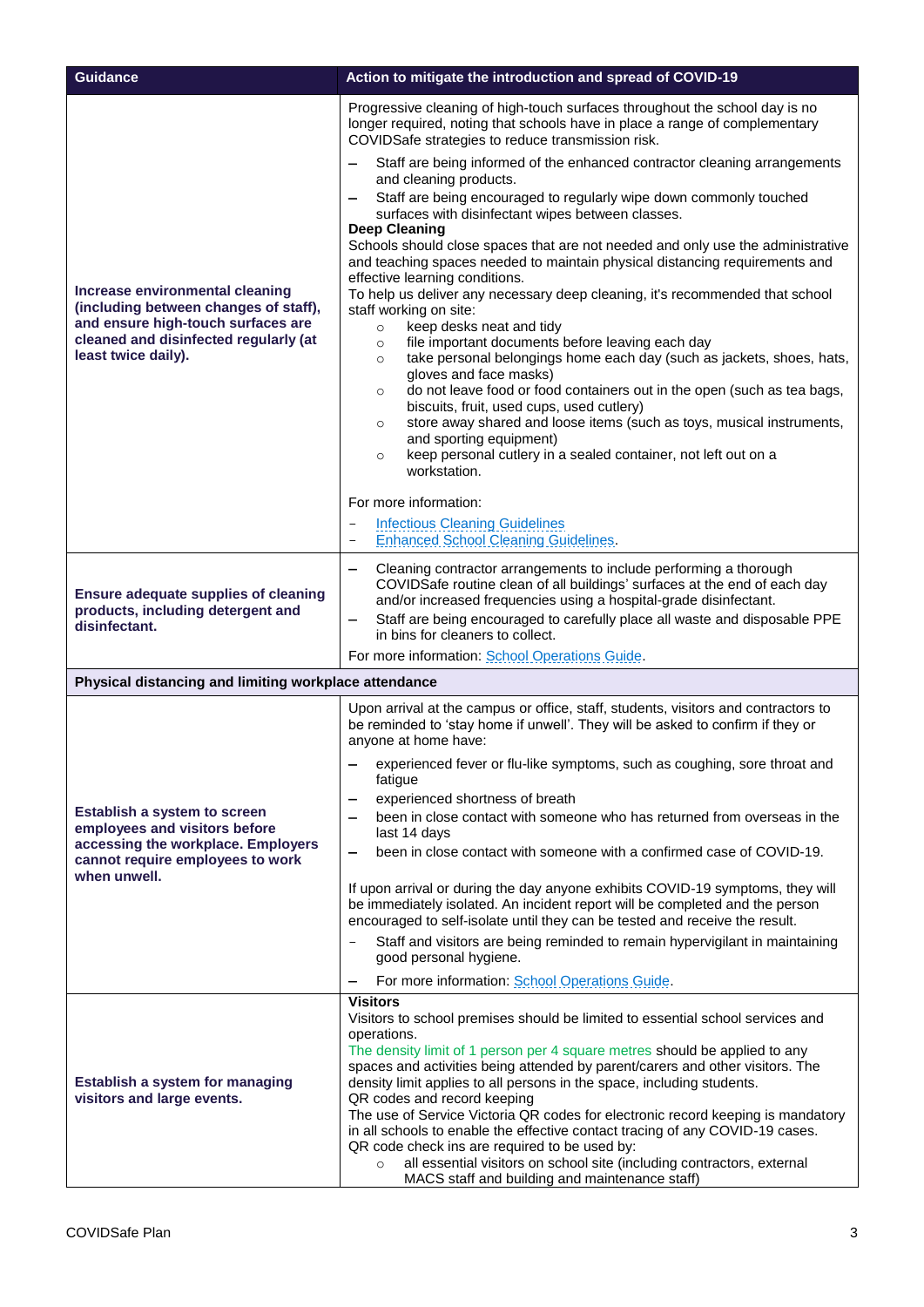| <b>Guidance</b> | Action to mitigate the introduction and spread of COVID-19                                                                                                                        |
|-----------------|-----------------------------------------------------------------------------------------------------------------------------------------------------------------------------------|
|                 | all parents who enter school buildings when on school site for essential<br>$\circ$                                                                                               |
|                 | purposes<br>QR code check ins are not required to be used by:                                                                                                                     |
|                 | staff<br>$\circ$                                                                                                                                                                  |
|                 | students<br>$\circ$<br>parents of eligible students who come onto school grounds for drop off<br>$\circ$                                                                          |
|                 | or pick up, but do not enter buildings.                                                                                                                                           |
|                 | Schools are reminded that existing sign in and out processes should continue to<br>be used to record essential visitor attendance, in particular the purpose of visits,           |
|                 | for legal and regulatory obligations                                                                                                                                              |
|                 | Further information is available at:<br>https://www.coronavirus.vic.gov.au/victorian-government-gr-code-service                                                                   |
|                 |                                                                                                                                                                                   |
|                 | Large school gatherings (ceremonies, assemblies, school formals etc.)<br>are not permitted at this time.                                                                          |
|                 | <b>Excursions</b> are permitted throughout Victoria. There are no restrictions on<br>travel between metropolitan Melbourne and regional Victoria.                                 |
|                 | Excursions should take place with students from single schools only.<br>$\circ$<br>There is no group size limit (but students should be in their class group)                     |
|                 | and excursions must be conducted in line with any specific capacity<br>limits on venues that are being used.                                                                      |
|                 | In most cases, density limits can be removed when a venue is being<br>$\circ$                                                                                                     |
|                 | accessed by staff and students from a single school only. However,<br>schools should check with venues to confirm any additional obligations                                      |
|                 | under the Restricted Activity Directions.                                                                                                                                         |
|                 | School camps and overnight stays can take place across Victoria with no                                                                                                           |
|                 | travel restrictions. Bookings must be limited to single schools. Multiple<br>schools can attend camps providing school groups remain separated and do                             |
|                 | not share common facilities at the same time. Mixing of staff and students<br>between different schools is not permitted. There are no restrictions on                            |
|                 | travel between metropolitan Melbourne and regional Victoria. Schools must                                                                                                         |
|                 | not travel to an extreme risk zone.                                                                                                                                               |
|                 | School trips to Victorian Alpine Region must adhere to additional<br>$\overline{\phantom{m}}$<br>requirements if attending the Victorian ski fields. Travel to regional Victorian |
|                 | Alpine Resorts is permitted provided visitors have had a negative COVID                                                                                                           |
|                 | test within the previous 72 hours. Children under 12 years are not included.<br>Visitors must be able to show evidence of a negative test as condition of                         |
|                 | entry into ski fields.                                                                                                                                                            |
|                 | Outdoor education including excursions and overnight stays, for the                                                                                                               |
|                 | purpose of outdoor education are permitted. Programs should only operate<br>for staff and students from single schools. Testing requirements are now in                           |
|                 | place for the Victorian ski fields (see 'Intrastate and interstate travel').                                                                                                      |
|                 | Playgrounds remain open for school use and can be made available for<br>community use out of school hours.                                                                        |
|                 | <b>Drinking fountains</b> can remain open.                                                                                                                                        |
|                 | Non-essential visitors should be excluded from school sites for this period.<br>Essential visitors include for example:                                                           |
|                 | o Preservice teacher placements                                                                                                                                                   |
|                 | <b>Staff involved in School Breakfast Clubs</b>                                                                                                                                   |
|                 | Health and wellbeing staff                                                                                                                                                        |
|                 | <b>Community groups</b> are not permitted to use school facilities during school                                                                                                  |
|                 | hours (indoor or outdoor). When used outside of school hours, a density limit                                                                                                     |
|                 | of 1 person per 4 square meters must be applied to the spaces used. Some<br>school facilities may be subject to additional requirements under the                                 |
|                 | Restricted Activity Directions when open for community use, e.g. swimming<br>pools and gyms.                                                                                      |
|                 |                                                                                                                                                                                   |
|                 | School tours should not be conducted on-site for prospective students and<br>their families at this time.                                                                         |
|                 |                                                                                                                                                                                   |

 $\mathbf{I}$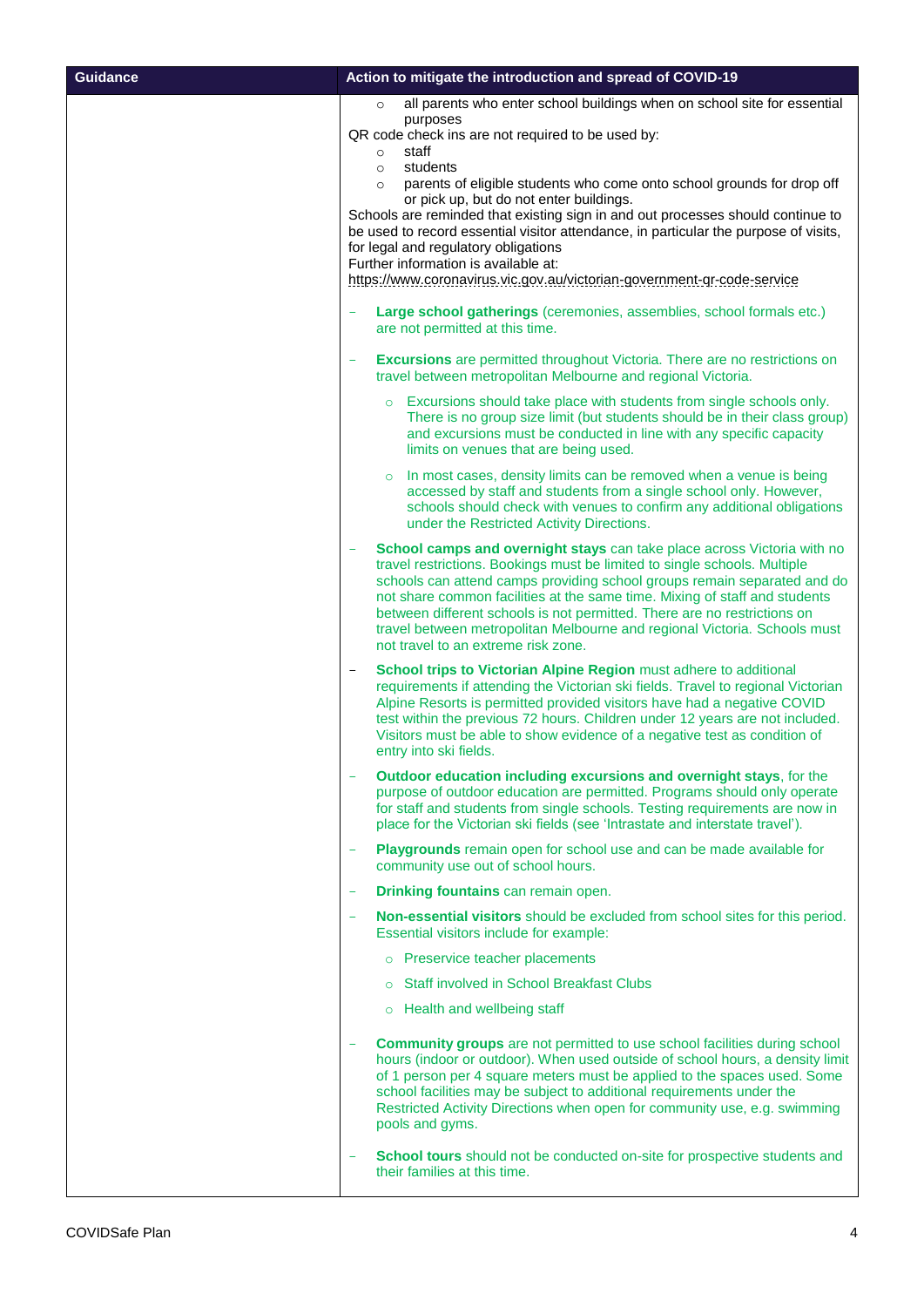| <b>Guidance</b>                                                                                                 | Action to mitigate the introduction and spread of COVID-19                                                                                                                                                                                                                                                                                                                                                                                                                                                                                                                         |
|-----------------------------------------------------------------------------------------------------------------|------------------------------------------------------------------------------------------------------------------------------------------------------------------------------------------------------------------------------------------------------------------------------------------------------------------------------------------------------------------------------------------------------------------------------------------------------------------------------------------------------------------------------------------------------------------------------------|
|                                                                                                                 | Incursions are not permitted at this time.                                                                                                                                                                                                                                                                                                                                                                                                                                                                                                                                         |
|                                                                                                                 | <b>Excursions</b> are permitted with students from a single school only.                                                                                                                                                                                                                                                                                                                                                                                                                                                                                                           |
|                                                                                                                 | Outdoor and indoor pools can be used. There is no limit on participant<br>$\overline{\phantom{0}}$<br>numbers where there is exclusive use of a pool facility by a single school at<br>any one time for educational purposes. Where there is not exclusive use of<br>a pool by a single school, the requirements of the Restricted Activity<br>Directions apply. Schools should speak to swimming pool venues to<br>determine how restrictions apply to the activity being undertaken.                                                                                             |
|                                                                                                                 | Outdoor and indoor contact and non-contact physical activity is<br>$\equiv$<br>permitted. Where using an external sporting facility, density limits do not<br>apply where there is exclusive use of the venue by single schools, however<br>schools should continue to apply COVIDSafe principles to decision making,<br>including avoiding interactions in closed spaces and physical distancing<br>where practicable.                                                                                                                                                            |
|                                                                                                                 | Interschool sport is permitted at this time, no spectators are permitted to<br>attend.                                                                                                                                                                                                                                                                                                                                                                                                                                                                                             |
|                                                                                                                 | Singing and playing wind and brass instruments can occur if<br>Department of Health recommendations to reduce transmission risk are<br>followed. Recommendations include moving outdoors, increasing ventilation,<br>physical distancing of 2 metres between performers and 5 metres between<br>performers and the audience, reducing the number of people, or reducing<br>the length of time an activity is conducted. Further advice on ways to reduce<br>risk can be found in DH guidance: COVID-19 transmission from air-<br>circulating, wind-blowing devices and activities. |
|                                                                                                                 | Non-essential meetings, and all school events, gatherings and<br>۳<br>assemblies should be deferred or held remotely.                                                                                                                                                                                                                                                                                                                                                                                                                                                              |
|                                                                                                                 | Kinder to prep and Year 6 to Year 7 transition programs are not<br>$\equiv$<br>permitted at this time.                                                                                                                                                                                                                                                                                                                                                                                                                                                                             |
|                                                                                                                 | Staggered start and finish times - Schools should introduce staggered<br>start and finish times to reduce congestion at the school gate during drop-off<br>and pick-up times.                                                                                                                                                                                                                                                                                                                                                                                                      |
|                                                                                                                 | Outside School Hours Care (OSHC) program is an essential service that<br>can be delivered on-site.                                                                                                                                                                                                                                                                                                                                                                                                                                                                                 |
|                                                                                                                 | School bus services across the state will continue to operate as normal.<br>Students are not required to check-in via a QR code service when travelling<br>on private school buses or disability transport services, however school bus<br>services are required to keep accurate records of students and staff<br>(including drivers) accessing these services should this information be<br>required for contact tracing. For more information, please see<br>https://www.coronavirus.vic.gov.au/school-bus-services.                                                            |
|                                                                                                                 | Other curriculum settings such as the Victorian School of Languages<br>and Science Centres should provide remote learning programs and<br>activities where possible, with staff working from home.                                                                                                                                                                                                                                                                                                                                                                                 |
|                                                                                                                 | For more information: School Operations Guide.                                                                                                                                                                                                                                                                                                                                                                                                                                                                                                                                     |
| Configure communal work areas so<br>that there is no more than one worker<br>per four square metres of enclosed | Common rooms and areas accessed by the public (reception areas) in each<br>campus or office will be inspected and seating arrangements staggered to<br>promote physical distancing in line with one person for every four square<br>metres.                                                                                                                                                                                                                                                                                                                                        |
| workspace, and employees are                                                                                    | Floor marking will be introduced to maximise physical distancing.<br>—                                                                                                                                                                                                                                                                                                                                                                                                                                                                                                             |
| spaced at least 1.5 metres apart. Also<br>consider installing screens or                                        | Staff and visitors are being reminded to remain hypervigilant in maintaining<br>-<br>good physical distancing, at all times.                                                                                                                                                                                                                                                                                                                                                                                                                                                       |
| barriers.                                                                                                       | Workstations, classrooms and reception areas will be reviewed and,<br>$\qquad \qquad$<br>wherever possible, reconfigured or modified to reduce the risk of person-to-<br>person or person-to-surface transmission.                                                                                                                                                                                                                                                                                                                                                                 |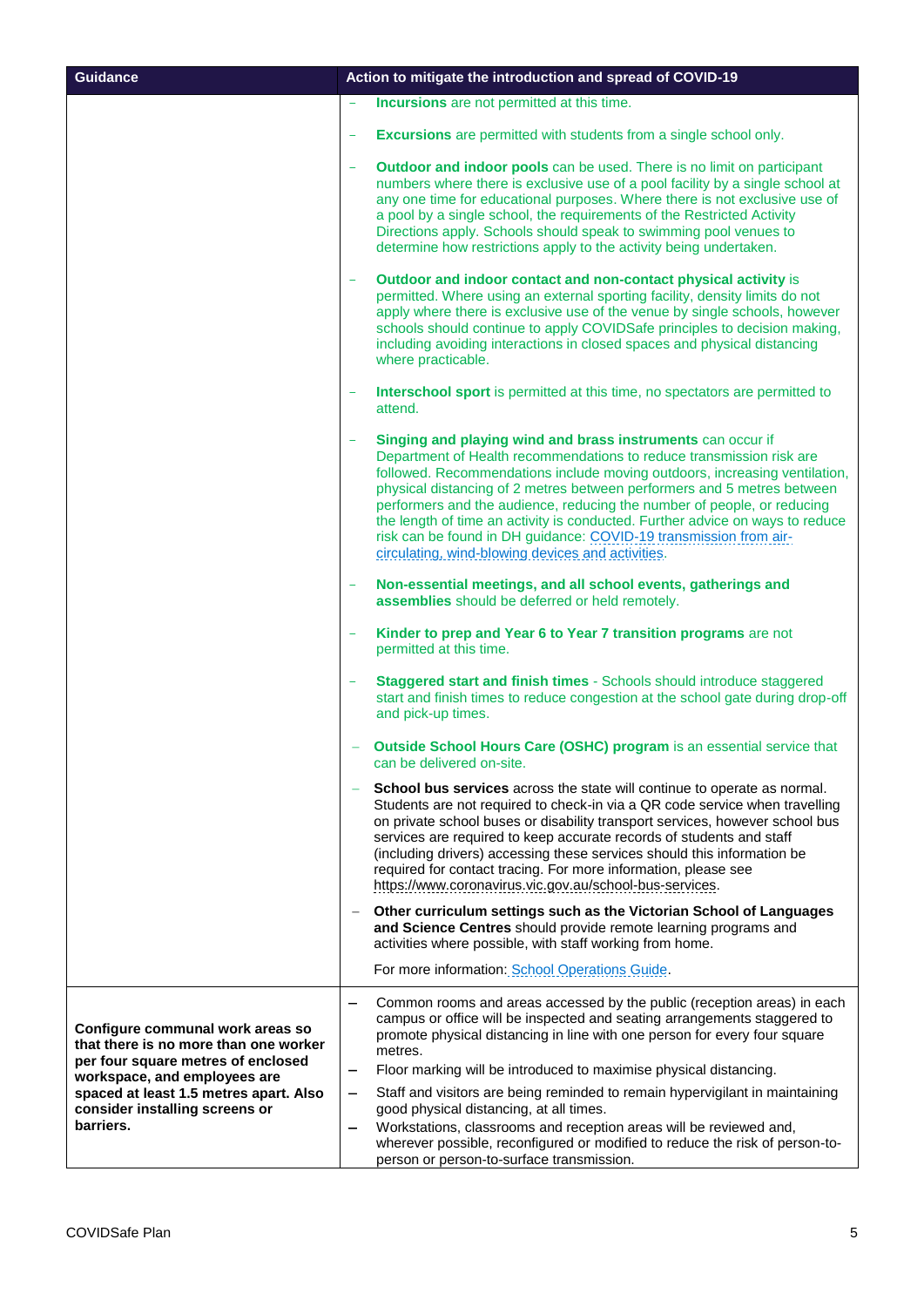| <b>Guidance</b>                                                                                                                                                                                                                         | Action to mitigate the introduction and spread of COVID-19                                                                                                                                                                                                                                                                                                                                                                                                                                                                                                                                                                                                                                                                                                                                                                                                                                                                                                                                                                                   |
|-----------------------------------------------------------------------------------------------------------------------------------------------------------------------------------------------------------------------------------------|----------------------------------------------------------------------------------------------------------------------------------------------------------------------------------------------------------------------------------------------------------------------------------------------------------------------------------------------------------------------------------------------------------------------------------------------------------------------------------------------------------------------------------------------------------------------------------------------------------------------------------------------------------------------------------------------------------------------------------------------------------------------------------------------------------------------------------------------------------------------------------------------------------------------------------------------------------------------------------------------------------------------------------------------|
|                                                                                                                                                                                                                                         | Shields, barriers and signage will be considered as part of the control<br>measures.                                                                                                                                                                                                                                                                                                                                                                                                                                                                                                                                                                                                                                                                                                                                                                                                                                                                                                                                                         |
|                                                                                                                                                                                                                                         | Density limits do not apply in classrooms and other spaces for the purposes<br>of student use, including corridors and other shared areas.<br>For more information:                                                                                                                                                                                                                                                                                                                                                                                                                                                                                                                                                                                                                                                                                                                                                                                                                                                                          |
|                                                                                                                                                                                                                                         | <b>School Operations Guide</b><br>Health and safety advice for all Victorian schools.                                                                                                                                                                                                                                                                                                                                                                                                                                                                                                                                                                                                                                                                                                                                                                                                                                                                                                                                                        |
| Minimise the build-up of employees<br>waiting to enter and exit the<br>workplace.                                                                                                                                                       | Schools must implement actions to reduce the congregation of adults<br>$\qquad \qquad$<br>around the school and ease congestion. Schools can do this through<br>strategies such as the use of multiple entry/exit points, creating spaces for<br>egress in different areas of the school and appropriate signage to<br>communicate expected behaviours.<br>Schools must communicate the strategies in place to parents through local<br>$\overline{\phantom{m}}$<br>signage and school communications (e.g. letter and newsletter) to remind<br>staff, students and families of the need for behaviours that support physical<br>distancing.<br>For more information: School Operations Guide.                                                                                                                                                                                                                                                                                                                                               |
| Provide training to staff on physical<br>distancing expectations while working<br>and socialising (e.g. during<br>lunchbreaks).                                                                                                         | These items are provided as examples. You should review and delete/include/<br>add information for your context.<br>Staff and adult visitors are being briefed to follow physical distancing rules:<br>Remain at least 1.5 metres from other individuals wherever possible; follow<br>the 'one person per four square metres' rule.<br>Only have one person in small work areas.<br>-<br>Avoid shaking hands, hugging or touching others.<br>-<br>Avoid large gatherings indoors.<br>—<br>Hold meetings outside in the open air if possible.<br>$\qquad \qquad$<br>Always use good hand and cough/sneeze hygiene.<br>$\qquad \qquad$<br>Eat lunch outside rather than indoors if possible.<br>Don't share food or drinks in the workplace.<br>Practise the hygiene and cleaning protocols detailed in this plan.<br>All staff on site are trained in the 'School and Early Childhood Infection<br>Prevention and Control During Coronavirus (COVID-19)' eLearn module.<br>For more information: Guidance on hygiene and physical distancing. |
| Review delivery protocols to limit<br>contact between delivery drivers and<br>staff.                                                                                                                                                    | Visitors, contractors and delivery drivers are being advised to follow sign-in,<br>physical distancing, hygiene and cleaning protocols detailed in this plan.<br>Designated delivery areas are being clearly signposted at entry points to<br>minimise contact.<br>Staff and visitors are being reminded to remain hypervigilant in maintaining<br>good personal hygiene, at all times.<br>For more information: School Operations Guide.                                                                                                                                                                                                                                                                                                                                                                                                                                                                                                                                                                                                    |
| Where relevant, ensure clear and<br>visible signage in areas open to the<br>general public that specifies<br>maximum occupancy of the space, as<br>determined by the 'four square metre'<br>rules and 1.5 metre physical<br>distancing. | Approved DHHS signage for schools and offices to be placed in clear and<br>visible locations to promote physical distancing and good hygiene practices.<br>For more information: School Operations Guide.                                                                                                                                                                                                                                                                                                                                                                                                                                                                                                                                                                                                                                                                                                                                                                                                                                    |

| Guidance                                                                                                                                                                                                   | Action to ensure effective record keeping                                                                                                                                                                                                                                                                                                                                                                                                                                          |
|------------------------------------------------------------------------------------------------------------------------------------------------------------------------------------------------------------|------------------------------------------------------------------------------------------------------------------------------------------------------------------------------------------------------------------------------------------------------------------------------------------------------------------------------------------------------------------------------------------------------------------------------------------------------------------------------------|
| <b>Record keeping</b>                                                                                                                                                                                      |                                                                                                                                                                                                                                                                                                                                                                                                                                                                                    |
| Establish a process to record the<br>attendance of customers, clients,<br>visitors, workplace inspectors and<br>delivery drivers. This information will<br>assist employers to identify close<br>contacts. | Schools must keep a record of all staff, students and visitors who attend on<br>site for more than 15 minutes.<br>Schools must record the name, contact details, date and time of attendance<br>$\overline{\phantom{m}}$<br>at school, as well as the areas of the school that the person visited.<br>At the beginning of each work day, administration staff to check that visitor,<br>contractor, staff and student sign-in records are updated for contact tracing<br>purposes. |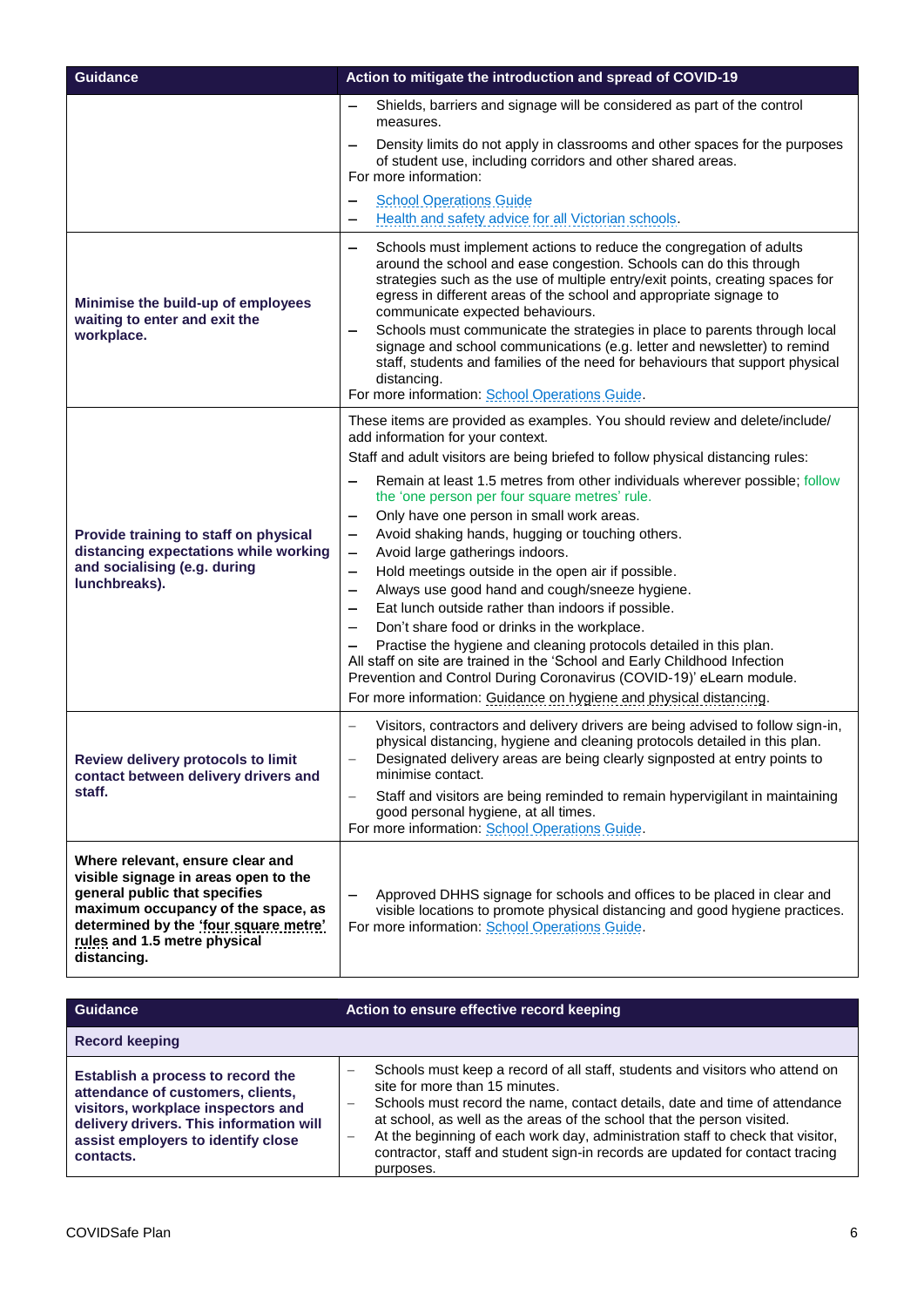| <b>Guidance</b>                                                                                               | Action to ensure effective record keeping                                                                                                                                                                                                                                                                                                                                                                                                                                                                                                                          |
|---------------------------------------------------------------------------------------------------------------|--------------------------------------------------------------------------------------------------------------------------------------------------------------------------------------------------------------------------------------------------------------------------------------------------------------------------------------------------------------------------------------------------------------------------------------------------------------------------------------------------------------------------------------------------------------------|
|                                                                                                               | The sign-in process includes reference to maintaining the confidentiality of<br>records in accordance with the Privacy and Data Protection Act 2014 (Vic.).<br>Upon arrival at the school/office, all visitors, contractors, staff and students are<br>being asked to confirm that they have not:                                                                                                                                                                                                                                                                  |
|                                                                                                               | experienced fever or flu-like symptoms, such as coughing, sore throat and<br>fatigue<br>experienced shortness of breath<br>been in close contact with someone who has returned from overseas or a<br>COVID-19 hotspot, in the last 14 days<br>been in close contact with someone with a confirmed case of COVID-19<br>been required to remain in isolation.<br>For more information: School Operations Guide (Term 2).                                                                                                                                             |
| Provide guidance to staff on the<br>effective use of the workplace OHS<br>reporting system (where available). | COVID-19 related reporting is communicated to staff via a staff meeting.<br>Staff are advised to notify the school principal or office manager remotely<br>and complete an incident report form on the CEVN website.<br>Medical advice and testing should be sought immediately.<br>If a staff member is diagnosed with COVID-19, this must be reported to<br>$\overline{\phantom{0}}$<br>the DHHS and WorkSafe Victoria by calling 13 23 60.<br>Staff must not return to work until medically cleared to do so.<br>For more information: School Operations Guide. |

| <b>Guidance</b>                                                                                                                                              | Action to prepare for your response                                                                                                                                                                                                                                                                                                              |
|--------------------------------------------------------------------------------------------------------------------------------------------------------------|--------------------------------------------------------------------------------------------------------------------------------------------------------------------------------------------------------------------------------------------------------------------------------------------------------------------------------------------------|
| Preparing your response to a suspected or confirmed COVID-19 case                                                                                            |                                                                                                                                                                                                                                                                                                                                                  |
| Prepare or update your business<br>continuity plan to consider the<br>impacts of an outbreak and potential<br>closure of the workplace.                      | The school has considered:<br>preparing for absenteeism of staff due to quarantine or self-isolation while<br>waiting for test results<br>key dependencies<br>$\qquad \qquad -$<br>delivery of essential services<br>$\overline{\phantom{0}}$<br>communications during a critical incident.<br>$\overline{\phantom{0}}$<br>For more information: |
|                                                                                                                                                              | Coronavirus Reactive Closure: Steps for Principals<br>Coronavirus: School Closure - Reactive Communications Pack.                                                                                                                                                                                                                                |
| <b>Prepare to assist the DHHS with</b><br>contact tracing, and providing staff<br>and visitor records to support contact<br>tracing.                         | Administration staff will be able to provide visitor, contractor, staff and<br>student records from the period of 48 hours prior to the onset of symptoms in<br>a suspected case of COVID-19 to the DHHS. This will assist with contact<br>tracing should someone test positive.<br>For more information: School Operations Guide.               |
| Prepare to undertake cleaning and<br>disinfection at your business<br>premises. Assess whether the<br>workplace or parts of the workplace<br>must be closed. | If a confirmed or suspected COVID-19 case has been in the workplace.<br>deep cleaning to take place in accordance with DHHS guidelines.<br>The school will follow directions provided by the DHHS regarding partial or<br>$\qquad \qquad -$<br>full school closure.<br>For more information: Infectious Cleaning Guidelines.                     |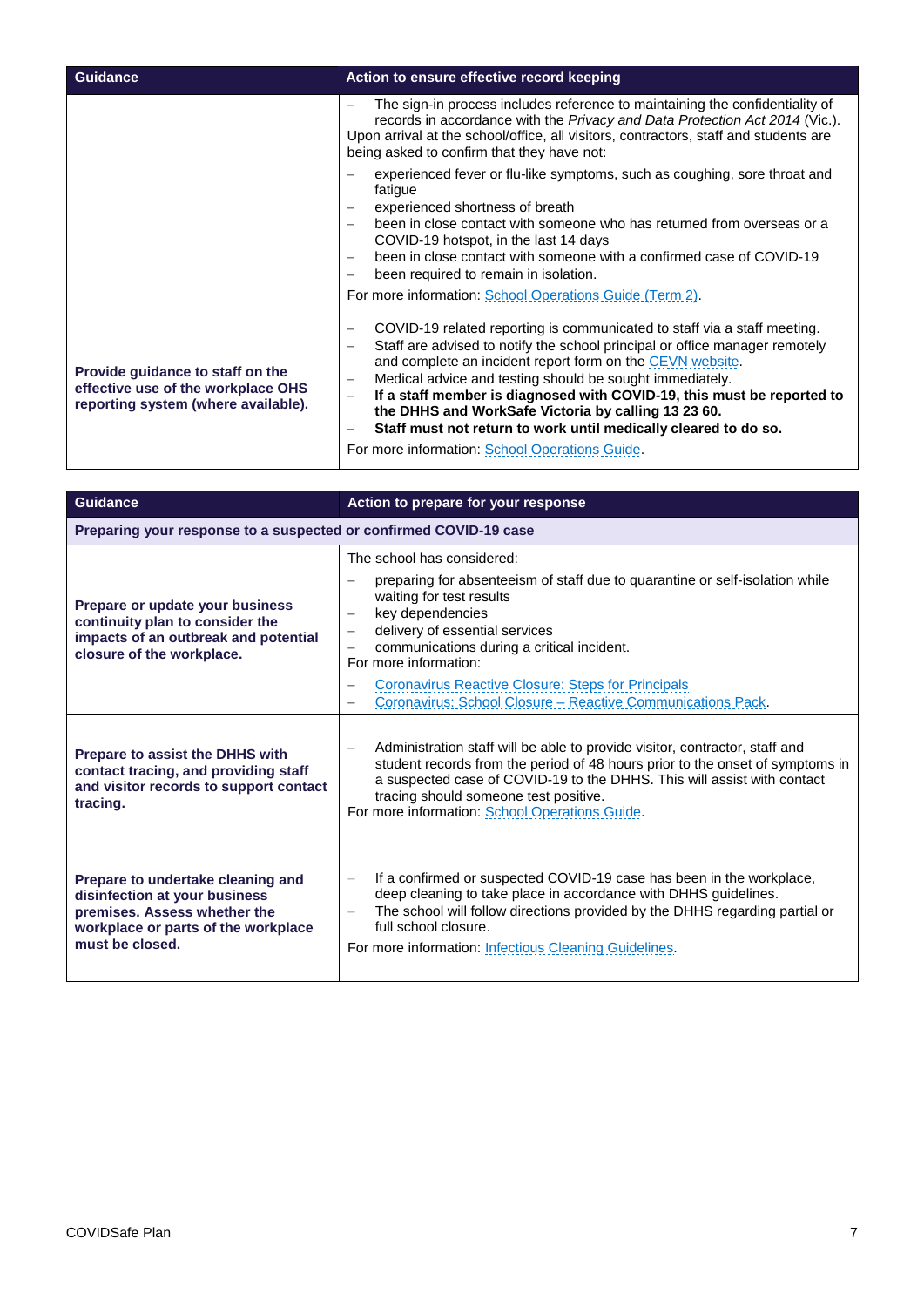| <b>Guidance</b>                                                                                                               | Action to prepare for your response                                                                                                                                                                                                                                                                                                                                                                                                                                                                                                                                                                                                                                                                                                                                                                                                                                                                                                                                                                                                                                                                                                                                                                                                          |
|-------------------------------------------------------------------------------------------------------------------------------|----------------------------------------------------------------------------------------------------------------------------------------------------------------------------------------------------------------------------------------------------------------------------------------------------------------------------------------------------------------------------------------------------------------------------------------------------------------------------------------------------------------------------------------------------------------------------------------------------------------------------------------------------------------------------------------------------------------------------------------------------------------------------------------------------------------------------------------------------------------------------------------------------------------------------------------------------------------------------------------------------------------------------------------------------------------------------------------------------------------------------------------------------------------------------------------------------------------------------------------------|
| Prepare for how you will manage a<br>suspected or confirmed case in an<br>employee during work hours.                         | If a staff member or student is suspected of having COVID-19:<br>isolate the person immediately<br>$\overline{\phantom{0}}$<br>notify the school/office leadership team<br>complete an incident report form<br>make arrangements for the person to travel home and to be tested. Advise<br>—<br>them to self-isolate until the test result is received<br>continue with enhanced cleaning regime until the outcome of the case is<br>$\overline{\phantom{0}}$<br>known<br>if the case is positive, facilitate a 'deep' clean of the facilities as per the<br><b>Infectious Cleaning Guidelines</b><br>notify anyone potentially at risk to self-isolate and to also be tested.<br>To monitor close contacts, schools will now be advised if a student is identified<br>by the DHHS as a close contact of a person with COVID-19. The school will:<br>liaise with the DHHS to confirm the student identified as a close contact is<br>not attending school during quarantine and testing requirements<br>send the student home if they are attending school.<br>For more information:<br><b>School Operations Guide.</b><br>Coronavirus Reactive Closure: Steps for Principals<br>Coronavirus: School Closure - Reactive Communications Pack. |
| Prepare to notify workforce and site<br>visitors of a confirmed or suspected<br>case.                                         | Follow the Coronavirus Reactive Closure: Steps for Principals and<br>Coronavirus: School Closure - Reactive Communications Pack.<br>For all suspected COVID-19 cases, the employer will inform all staff not in<br>$\overline{\phantom{0}}$<br>close contact to be vigilant about the onset of symptoms.                                                                                                                                                                                                                                                                                                                                                                                                                                                                                                                                                                                                                                                                                                                                                                                                                                                                                                                                     |
| Prepare to immediately notify<br>WorkSafe Victoria on 13 23 60 if you<br>have a confirmed COVID-19 case at<br>your workplace. | The school principal or delegate is aware of the requirement.<br>$\equiv$<br>If a staff member is diagnosed with COVID-19, it must be reported to<br>$\equiv$<br>WorkSafe Victoria by calling 13 23 60 or completing the online form.                                                                                                                                                                                                                                                                                                                                                                                                                                                                                                                                                                                                                                                                                                                                                                                                                                                                                                                                                                                                        |
| Confirm that your workplace can<br>safely reopen and workers can return<br>to work.                                           | In accordance with advice from the DHHS, the DHHS and WorkSafe Victoria<br>must be notified that the workplace is reopening.<br>For more information: School Operations Guide.                                                                                                                                                                                                                                                                                                                                                                                                                                                                                                                                                                                                                                                                                                                                                                                                                                                                                                                                                                                                                                                               |

# **Guidance Action to mitigate the introduction and spread of COVID-19**

### **VCE/VCAL (including VET in secondary schools) assessments**

Existing control measures listed above will apply with the following additional considerations:

### **Hygiene**

| In areas or workplaces where it is<br>required, ensure all staff wear a face<br>covering and/or required PPE, unless<br>a lawful exception applies. Ensure<br>adequate face coverings and PPE are<br>available to staff who do not have<br>their own. | Based on advice from the Victorian Chief Health Officer, schools in Victoria will<br>return to face-to-face learning and teaching for all students from and including<br>Wednesday 28 July 2021:<br>All students and school staff are required to attend for duty at their school in<br>accordance with normal arrangements from and including Wednesday 28<br>July.<br>Students who are required to isolate or undertake home-based quarantine<br>-<br>will be provided materials to continue their learning remotely, until such time<br>that they are permitted to return to school.<br>School staff and secondary school students aged 12 or older must always<br>wear a face mask at school, unless a lawful exception applies.<br>For communication purposes, teachers and education support staff are not<br>required to wear face masks while teaching, but those who wish to do so, |
|-------------------------------------------------------------------------------------------------------------------------------------------------------------------------------------------------------------------------------------------------------|----------------------------------------------------------------------------------------------------------------------------------------------------------------------------------------------------------------------------------------------------------------------------------------------------------------------------------------------------------------------------------------------------------------------------------------------------------------------------------------------------------------------------------------------------------------------------------------------------------------------------------------------------------------------------------------------------------------------------------------------------------------------------------------------------------------------------------------------------------------------------------------------|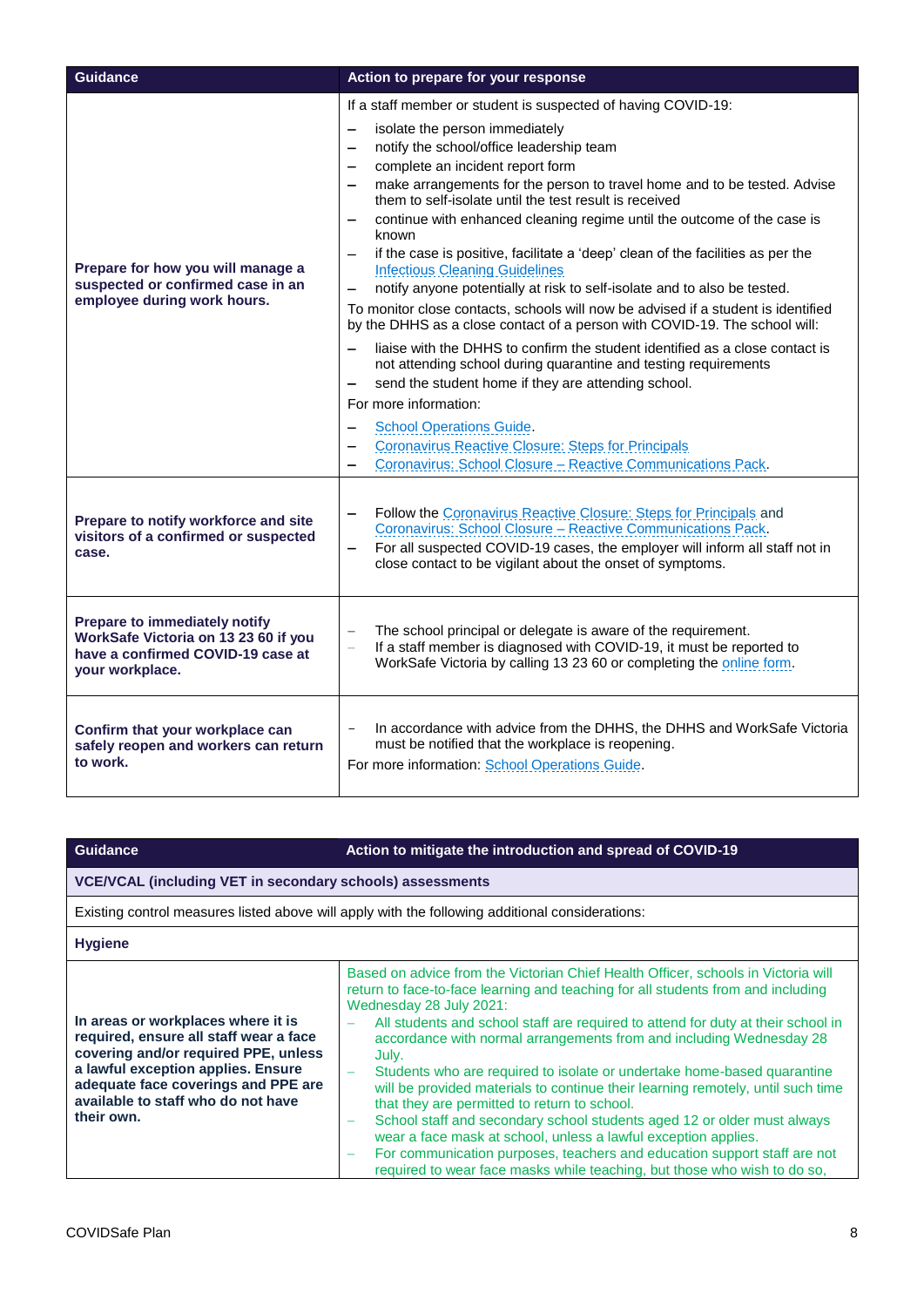| <b>Guidance</b>                                                                                                                                                                                                                              | Action to mitigate the introduction and spread of COVID-19                                                                                                                                                                                                                                                                                                                                                                                                                                                                                                                                                                                                                                                                                                                                                                                                                                                                                                                                                                                                                                                                                                                                                                                                                                                                                                        |  |
|----------------------------------------------------------------------------------------------------------------------------------------------------------------------------------------------------------------------------------------------|-------------------------------------------------------------------------------------------------------------------------------------------------------------------------------------------------------------------------------------------------------------------------------------------------------------------------------------------------------------------------------------------------------------------------------------------------------------------------------------------------------------------------------------------------------------------------------------------------------------------------------------------------------------------------------------------------------------------------------------------------------------------------------------------------------------------------------------------------------------------------------------------------------------------------------------------------------------------------------------------------------------------------------------------------------------------------------------------------------------------------------------------------------------------------------------------------------------------------------------------------------------------------------------------------------------------------------------------------------------------|--|
|                                                                                                                                                                                                                                              | can. It is recommended that face masks be worn while teaching wherever<br>practicable.<br>Face masks are mandatory for all school staff and school students aged 12<br>or older when travelling to and from school on public transport and when in<br>taxis or ride share vehicles.<br>Face masks during school sport:<br>Where required, students can remove face masks when engaged in<br>$\circ$<br>any strenuous exercise.<br>Schools are strongly encouraged to maximise the use of outdoor<br>$\circ$<br>environments for school sport and physical activity, particularly during<br>periods of community transmission.<br>Schools must consider and implement measures that may prevent or significantly<br>reduce the risk of infection transmission as outlined in COVID-19 transmission<br>from air-circulating, wind-moving devices and activities. Measures include<br>physical distancing, moving outdoors, increasing ventilation, reducing the number<br>of people or reducing the length of time of the activity.<br>For more information: School Operations Guide.                                                                                                                                                                                                                                                                               |  |
| Replace high-touch communal items<br>with alternatives.                                                                                                                                                                                      | Singing and playing wind and brass instruments can occur if Department of<br>Health recommendations to reduce transmission risk are followed.<br>Recommendations include moving outdoors, increasing ventilation, physical<br>distancing of 2 metres between performers and 5 metres between performers<br>and the audience, reducing the number of people, or reducing the length of time<br>an activity is conducted. Further advice on ways to reduce risk can be found in<br>DH guidance: COVID-19 transmission from air-circulating, wind-blowing devices<br>and activities.<br>Further advice on ways to reduce risk can be found in DH guidance: COVID-<br>19 transmission from air-circulating, wind-moving devices and activities.                                                                                                                                                                                                                                                                                                                                                                                                                                                                                                                                                                                                                       |  |
| <b>Cleaning</b>                                                                                                                                                                                                                              |                                                                                                                                                                                                                                                                                                                                                                                                                                                                                                                                                                                                                                                                                                                                                                                                                                                                                                                                                                                                                                                                                                                                                                                                                                                                                                                                                                   |  |
| Increase environmental cleaning<br>(including between changes of staff),<br>and ensure high-touch surfaces are<br>cleaned and disinfected regularly (at<br>least twice daily).                                                               | Cleaning service providers will be given a detailed schedule of essential<br>assessments planned to be undertaken for VCE/VCAL with as much notice<br>as possible, including the approximate number of students, areas occupied<br>and timetable.<br>Cleaning and disinfection of any shared equipment e.g. desks between<br>groups of students (where use of equipment in succession cannot be<br>avoided) to occur during VCE/VCAL assessments and preparation.<br>Schools should close spaces that are not needed and only use the administrative<br>and teaching spaces needed to maintain physical distancing requirements and<br>effective learning conditions.<br>To help us deliver any necessary deep cleaning, it's recommended that school<br>staff working on site:<br>keep desks neat and tidy<br>$\overline{\phantom{m}}$<br>file important documents before leaving each day<br>$\overline{\phantom{m}}$<br>take personal belongings home each day (such as jackets, shoes, hats,<br>gloves and face masks)<br>do not leave food or food containers out in the open (such as tea bags,<br>biscuits, fruit, used cups, used cutlery)<br>store away shared and loose items (such as toys, musical instruments, and<br>sporting equipment)<br>keep personal cutlery in a sealed container, not left out on a workstation.<br>$\overline{\phantom{m}}$ |  |
| Physical distancing and limiting workplace attendance                                                                                                                                                                                        |                                                                                                                                                                                                                                                                                                                                                                                                                                                                                                                                                                                                                                                                                                                                                                                                                                                                                                                                                                                                                                                                                                                                                                                                                                                                                                                                                                   |  |
| Configure communal work areas so<br>that there is no more than one<br>individual per four square metres of<br>enclosed workspace, and employees<br>are spaced at least 1.5 metres apart.<br>Also consider installing screens or<br>barriers. | The maximum number of individuals in any one indoor space will not exceed the<br>venue density quotient of one person per four square metres in public areas.<br>Density limits do not apply in classrooms and other spaces for the purposes of<br>student use, including corridors and other shared areas.                                                                                                                                                                                                                                                                                                                                                                                                                                                                                                                                                                                                                                                                                                                                                                                                                                                                                                                                                                                                                                                       |  |